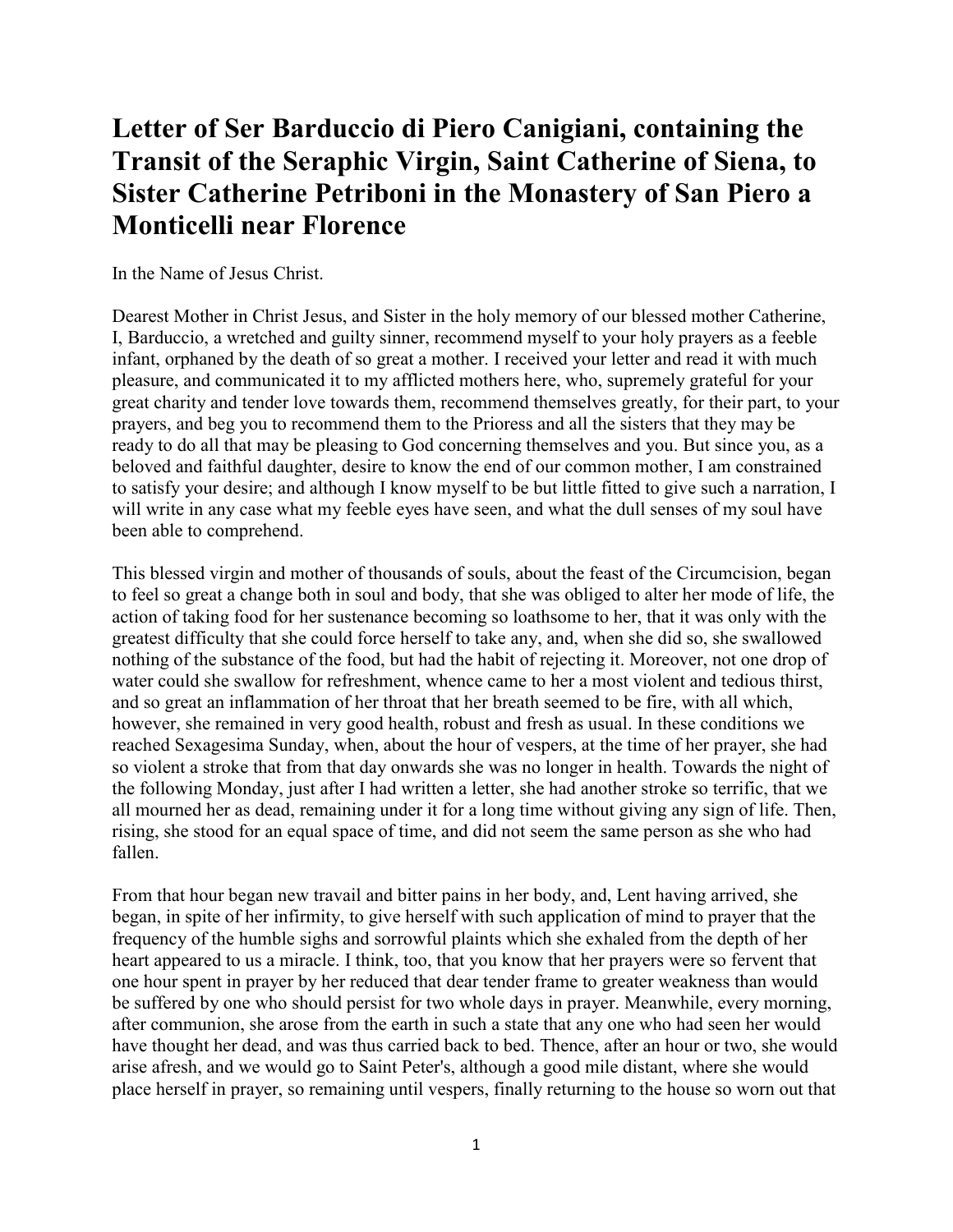she seemed a corpse.

These were her exercises up till the third Sunday in Lent, when she finally succumbed, conquered by the innumerable sufferings, which daily increased, and consumed her body, and the infinite afflictions of the soul which she derived from the consideration of the sins which she saw being committed against God, and from the dangers ever more grave to which she knew the Holy Church to be exposed, on account of which she remained greatly overcome, and both internally and externally tormented. She lay in this state for eight weeks, unable to lift her head, and full of intolerable pains, from the soles of her feet to the crown of her head, to such an extent that she would often say: "These pains are truly physical, but not natural; for it seems that God has given permission to the devils to torment this body at their pleasure." And, in truth, it evidently was so; for, if I were to attempt to explain the patience which she practiced, under this terrible and unheard-of agony, I should fear to injure, by my explanations, facts which cannot be explained. This only will I say, that, every time that a new torment came upon her, she would joyously raise her eyes and her heart to God and say: "Thanks to You, oh eternal Spouse, for granting such graces afresh every day to me, Your miserable and most unworthy handmaid!"

In this way her body continued to consume itself until the Sunday before the Ascension; but by that time it was reduced to such a state that it seemed like a corpse in a picture, though I speak not of the face, which remained ever angelical and breathed forth devotion, but of the bosom and limbs, in which nothing could be seen but the bones, covered by the thinnest skin, and so feeble was she from the waist downwards that she could not move herself, even a little, from one side to another. In the night preceding the aforesaid Sunday, about two hours or more before dawn, a great change was produced in her, and we thought that she was approaching the end. The whole family was then called around her, and she, with singular humility and devotion, made signs to those who were standing near that she desired to receive Holy Absolution for her faults and the pains due to them, and so it was done. After which she became gradually reduced to such a state that we could observe no other movement than her breathing, continuous, sad, and feeble. On account of this it seemed right to give her extreme unction, which our abbot of Sant' Antimo did, while she lay as it were deprived of feeling.

After this unction she began altogether to change, and to make various signs with her head and her arms as if to show that she was suffering from grave assaults of demons, and remained in this calamitous state for an hour and a half, half of which time having been passed in silence, she began to say: "I have sinned! Oh Lord, have mercy on me!" And this, as I believe, she repeated more than sixty times, raising each time her right arm, and then letting it fall and strike the bed. Then, changing her words, she said as many times again, but without moving her arms, "Holy God, have mercy on me!" Finally she employed the remainder of the above-mentioned time with many other formulas of prayer both humble and devout, expressing various acts of virtue, after which her face suddenly changed from gloom to angelic light, and her tearful and clouded eyes became serene and joyous, in such a manner that I could not doubt that, like one saved from a deep sea, she was restored to herself, which circumstance greatly mitigated the grief of her sons and daughters who were standing around in the affliction you can imagine.

Catherine had been lying on the bosom of Mother Alessia and now succeeded in rising, and with a little help began to sit up, leaning against the same mother. In the meantime we had put before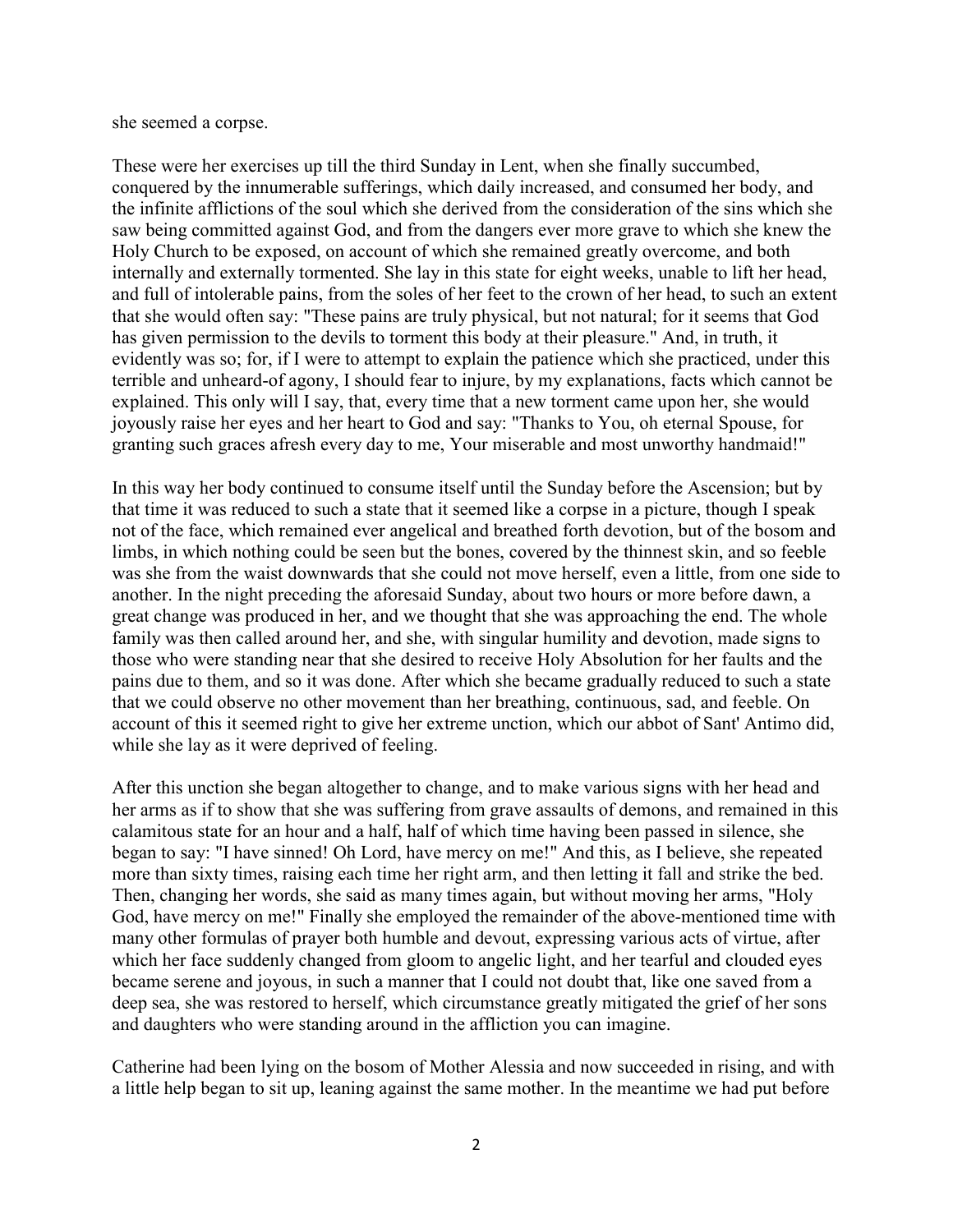her eyes a pious picture, containing many relics and various pictures of the saints. She, however, fixed her eyes on the image of the cross set in it, and began to adore it, explaining, in words, certain of her most profound feelings of the goodness of God, and while she prayed, she accused herself in general of all her sins in the sight of God, and, in particular, said: "It is my fault, oh eternal Trinity, that I have offended You so miserably with my negligence, ignorance, ingratitude, and disobedience, and many other defects. Wretch that I am! for I have not observed Your commandments, either those which are given in general to all, or those which Your goodness laid upon me in particular! Oh mean creature that I am!" Saying which, she struck her breast, repeating her confession, and continued: "I have not observed Your precept, with which You commanded me to seek always to give You honor, and to spend myself in labors for my neighbor, while I, on the contrary, have fled from labors, especially where they were necessary. Did You not command me, oh, my God! to abandon all thought of myself and to consider solely the praise and glory of Your Name in the salvation of souls, and with this food alone, taken from the table of the most holy Cross, to comfort myself? But I have sought my own consolation. You did ever invite me to bind myself to You alone by sweet, loving, and fervent desires, by tears and humble and continuous prayers for the salvation of the whole world and for the reformation of the holy Church, promising me that, on account of them, You would use mercy with the world, and give new beauty to Your Spouse; but I, wretched one, have not corresponded with Your desire, but have remained asleep in the bed of negligence.

"Oh, unhappy that I am! You have placed me in charge of souls, assigning to me so many beloved sons, that I should love them with singular love and direct them to You by the way of Life, but I have been to them nothing but a mirror of human weakness; I have had no care of them; I have not helped them with continuous and humble prayer in Your presence, nor have I given them sufficient examples of the good life or the warnings of salutary doctrine. Oh, mean creature that I am! with how little reverence have I received Your innumerable gifts, the graces of such sweet torments and labors which it pleased You to accumulate on this fragile body, nor have I endured them with that burning desire and ardent love with which You sent them to me. Alas! oh, my Love, through Your excessive goodness You chose me for Your spouse, from the beginning of my childhood, but I was not faithful enough; in fact, I was unfaithful to You, because I did not keep my memory faithful to You alone and to Your most high benefits; nor have I fixed my intelligence on the thought of them only or disposed my will to love You immediately with all its strength."

Of these and many other similar things did that pure dove accuse herself, rather, as I think, for our example than for her own need, and then, turning to the priest, said: "For the love of Christ crucified, absolve me of all these sins which I have confessed in the presence of God, and of all the others which I cannot remember." That done, she asked again for the plenary indulgence, saying that it had been granted her by Pope Gregory and Pope Urban, saying this as one an hungered for the Blood of Christ. So I did what she asked, and she, keeping her eyes ever fixed on the crucifix, began afresh to adore it with the greatest devotion, and to say certain very profound things which I, for my sins, was not worthy to understand, and also on account of the grief with which I was laboring and the anguish with which her throat was oppressed, which was so great that she could hardly utter her words, while we, placing our ears to her mouth, were able to catch one or two now or again, passing them on from one to the other. After this she turned to certain of her sons, who had not been present at a memorable discourse, which, many days